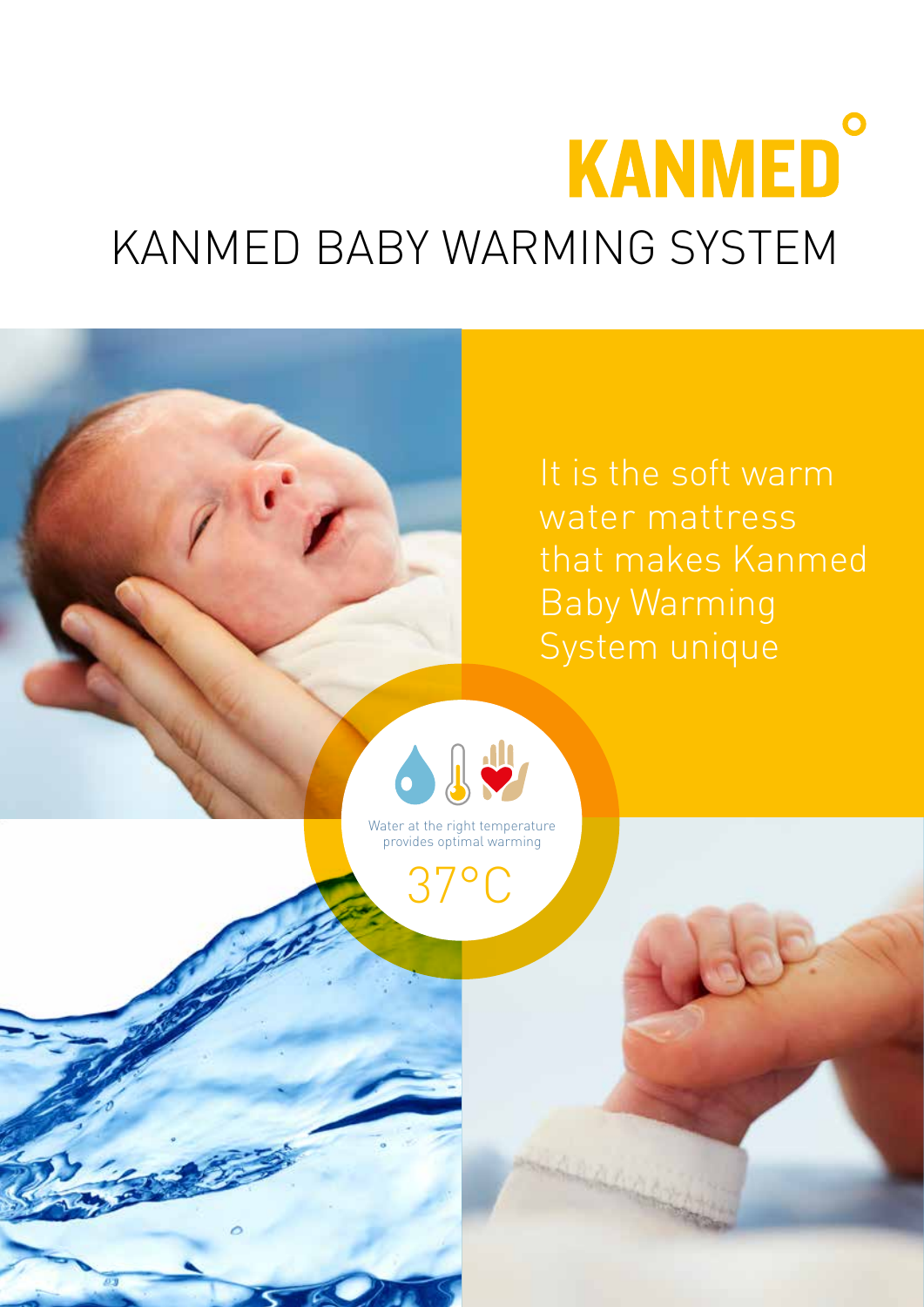## Kanmed Baby Warming Philosophy

A premature baby is sleeping peacefully and safely on a soft water mattress that is 37°C warm. The water mattress makes the baby feel like being next to the mothers' warm skin. Only a soft warm water mattress can substitute the warming efficiency of a modern incubator.

As soon as the baby is stable and the skin has matured the baby can be moved to the open Kanmed Baby Warming System. The Kanmed system has a friendly and less clinical look, reducing parents anxieties.





Parents can now easily get involved and practice the care of their newborn or premature baby. The important parent baby bonding can now begin. Breast feeding may start earlier and hospital stay may be reduced.

The Kanmed Baby Warming System is used in hospitals worldwide as a safe and cost effective alternative to an incubator. Thereby the amount of incubators required can be reduced creating value for the Neonatal Unit. The system is well documented in published medical studies.

Only the best care is good enough for newborn and premature babies



*This is a Kanmed Baby Warming System in the standard version*

*Please find literature reference list on last page*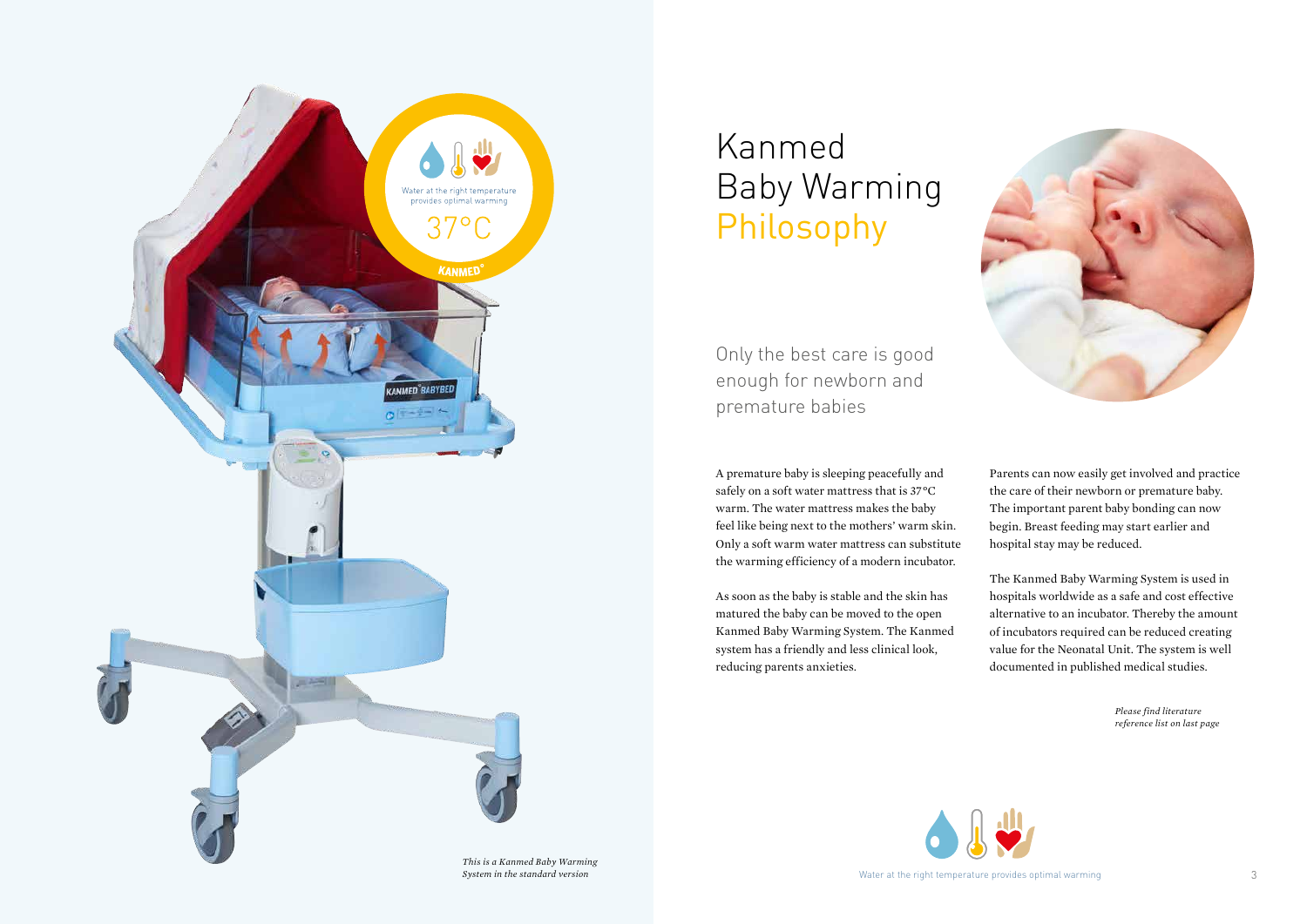

### Benefits of Kanmed Baby Warming System



#### **KANMED**

- It is an open ergonomic system that gives easy access to the baby for the nurses and parents.
- The optimal warming ensures growth rates in gram/day that are equal to or better than most incubators.
- The baby settles well on the Water Mattress as it immitates being on the mothers skin. Thereby heart rate, breathing rate,  ${\mathsf O}_{\scriptscriptstyle\! 2}$  saturation and temperature become stable.
- It is safe and simple to use and very easy to keep clean.
- The investment and maintenance cost is low. The safe lifetime is long.

*Please find literature reference list on last page*

#### **A 1 000 g baby in the Kanmed Warming system**

Maria was born prematurely at 31 weeks gestation. She spent her first 2 weeks in an incubator and was then moved to the Kanmed Warming System. Her mother could now provide the majority of the care and begin the important parent-child bonding. Maria gained weight quickly on the warm water mattress and after nearly 6 weeks she was discharged weighing about 2300 g.



#### **Kangaroo Care, bonding and breast feeding suddenly became easy**

Alexander and his brother Philip were born weighing 1200 g and 1400 g. After a week in an incubator they were restless and unhappy which worried their parents. The staff decided to place them in the Twin Kanmed Baby Warming System set to 36,6°C. They quickly fell asleep in each other's company. Kangaroo Care, bonding and breast feeding became so easy.

#### **Soon he was 37 °C**

Peter, a 2800 g baby was delivered by Caesarean section. Due to complications he became hypothermic at 35°C. His mother was not ready to carry out Kangaroo Care warming, so he was placed on the Kanmed Baby Warming System which had been pre-warmed and set to 37°C. Soon he was 37°C, very hungry and ready for breast feeding.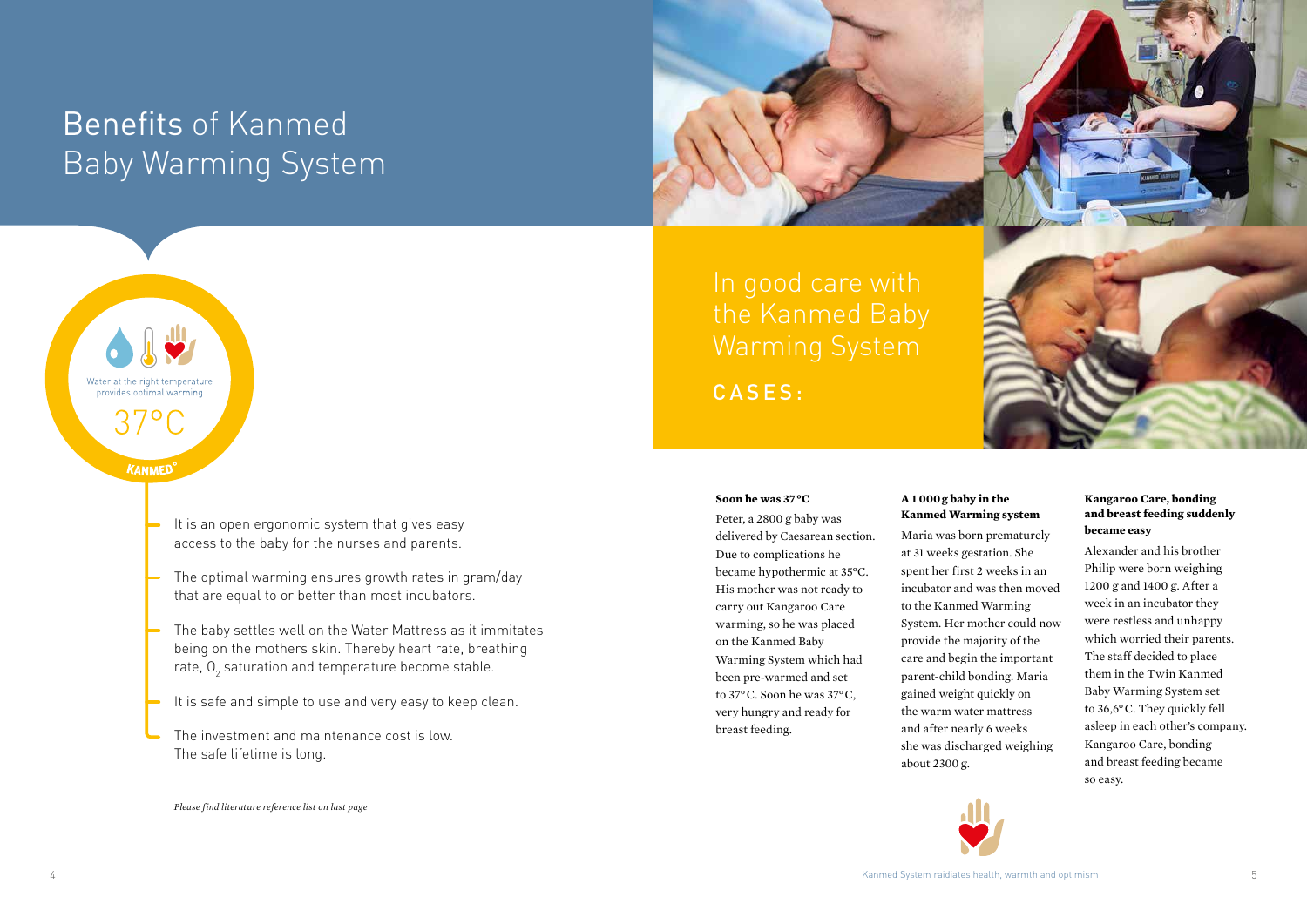### Kanmed Baby Warming System

The Control Unit powers a water tight low voltage Heating Pad that creates no magnetic and electrical fields. The Heating Pad in turn warms the different baby mattresses. The Water Mattress is suitable for all babies, especially the smallest. In case of power failure or internal transport the water looses very little temperature in the first hour.



to use and understand. A clear display shows when the mattress temperature is correct. Any handling or technical error will create an alarm.

With the same Heating Pad you can warm 3 different mattresses.

**A B C**

Kanmed Baby Warming System consists of the Kanmed Baby Warmer and the Kanmed Baby Bed. Together the system becomes a modern and safe warming solution for the baby, the parents and the healthcare professionals.

All parts are of the highest quality and designed to ensure that the child receives an TWIN BED VERSION ALSO AVAILABLE The Tent protects from draughts, light and visual overstimulation. Unique drop down handling of the side **NAMED RABYRE** walls. Just press them down instead of folding out. Storage Boxes that can be swung out for easy access (One box included as standard). Big/sturdy wheels with brakes

optimal warming in a safe and open environment. The system makes it possible to move premature babies early out of the incubator and start the very important baby parent bonding and breast feeding. It is safe, user freindly, cost of investment is low and the system has a long lifetime.

#### CONTROL UNIT AND MATTRESSES The Control Unit is easy

The Baby Nest can be adjusted to create a snugg sleeping place with clear boundaries. The Water Mattress is easy to fill with ordinary tap water. A water conditioner keeps the water free from bacteria and algae.





CHECK WWW.KANMED.SE FOR



efficiency a plastic bottle with 500 ml of water was placed on each of the mattress types when they were in steady state at 37°C. The bottle was covered with a double layer of cotton towel. The temperature rise in the water was then recorded. As the diagram shows, the Water Mattress has the highest energy transfer and is therefore the most efficient warmer.



#### New, improved design! Adapted for the baby, health care givers and parents.

*Please find literature reference list on last page*